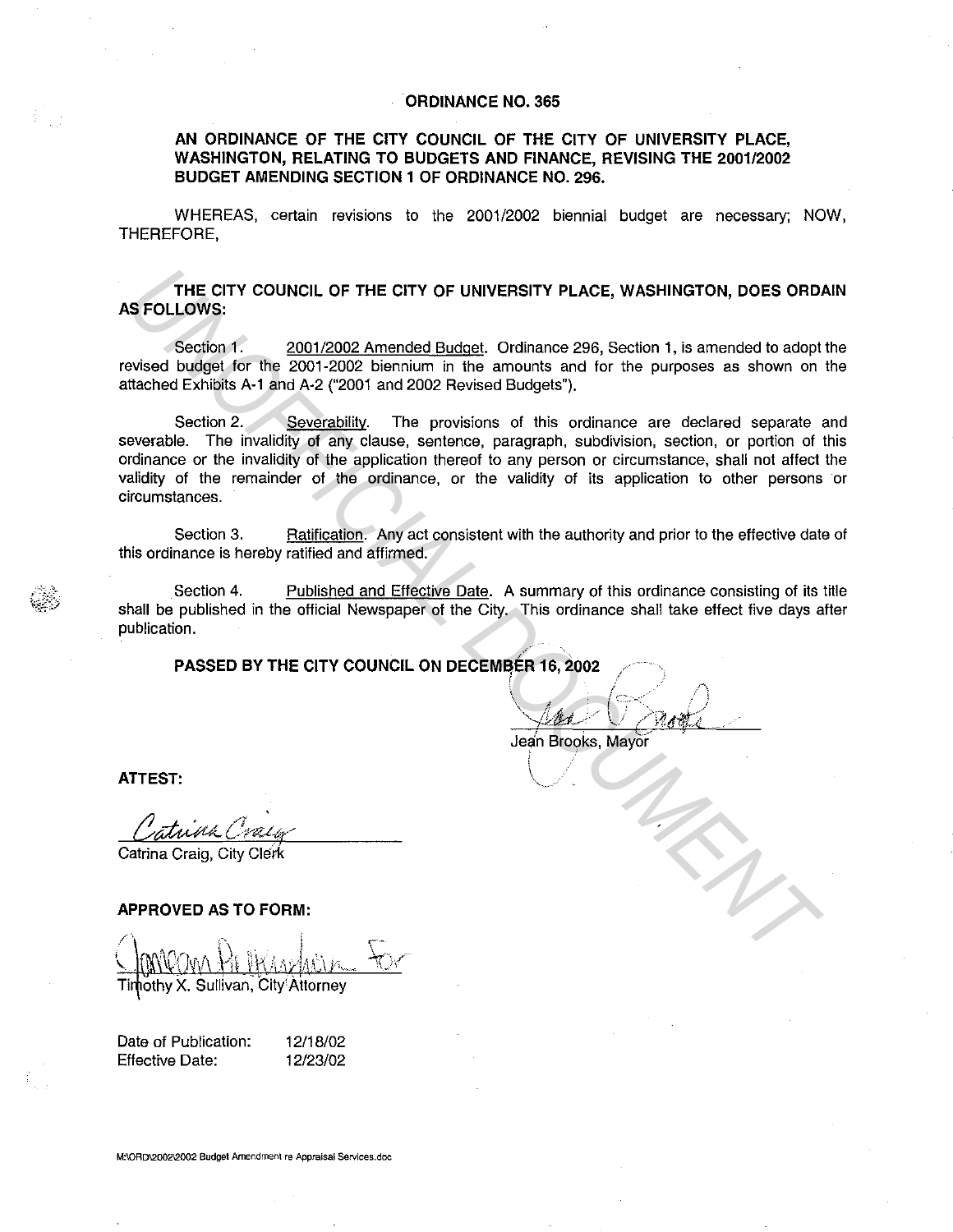| ٠ |  |
|---|--|
|   |  |
|   |  |

 $\hat{\mathcal{L}}$ 

 $\frac{1}{2}$ 

 $\hat{\mathcal{L}}$ 

 $\frac{1}{2}$ 

|              |                                         |                     | <b>REVENUES</b> |            |                     | <b>EXPENDITURES</b> |                          |                 |
|--------------|-----------------------------------------|---------------------|-----------------|------------|---------------------|---------------------|--------------------------|-----------------|
|              |                                         |                     | & OTHER         |            |                     | & OTHER             |                          | <b>ENDING</b>   |
|              | FUND.                                   |                     | <b>SOURCES</b>  |            |                     | <b>USES</b>         |                          | <b>BALANCE</b>  |
| General      |                                         |                     |                 |            |                     |                     |                          |                 |
| 001          | General                                 | \$<br>12,907,972 \$ | \$              | 12,907,972 | \$<br>11,851,800 \$ | ÷.                  | \$<br>11,851,800         | \$<br>1,056,172 |
|              | <b>Special Revenue</b>                  |                     |                 |            |                     |                     |                          |                 |
| 101          | Street                                  | 1,475,772           |                 | 1,475,772  | 1,475,772           |                     | 1,475,772                |                 |
| 102          | <b>Arterial Street</b>                  | 238,168             |                 | 238,168    | 218.896             |                     | 218.896                  | 19,272          |
| 103          | Real Estate Excise Tax                  | 513,974             |                 | 513,974    | 513,974             |                     | 513,974                  |                 |
| 120          | Path & Trails                           | 23,141              |                 | 23,141     |                     |                     |                          | 23,141          |
| 140          | Surface Water Mgmt                      | 1,606,800           |                 | 1.606,800  | 1,606,800           |                     | 1,606,800                |                 |
| 188          | Strategic Reserve                       | 616,132             |                 | 616,132    | $\overline{a}$      |                     |                          | 616,132         |
|              | <b>Sub-total Special Revenue</b>        | 4,473.987           |                 | 4,473,987  | 3,815,442           |                     | 3,815,442                | 658,545         |
| Debt Service |                                         |                     |                 |            |                     |                     |                          |                 |
| 201          | Debt Service                            | 988,156             |                 | 988,156    | 983,304             |                     | 983,304                  | 4,852           |
|              | <b>Sub-total Debt Service Funds</b>     | 988,156             |                 | 988,156    | 983,304             |                     | 983,304                  | 4,852           |
|              | Total Operating                         | 18,370,115          |                 | 18,370,115 | 16.650,546          |                     | 16,650,546               | 1,719,569.      |
|              |                                         |                     |                 |            |                     |                     |                          |                 |
| 301          | Parks CIP                               | 4,158,259           |                 | 4,158,259  | 3.703.911           |                     | 3,703,911                | 454,348         |
| 302          | Public Works CIP                        | 11,590,485          |                 | 11,590,485 | 11,184,022          |                     | 11,184,022               | 406,463         |
| 303          | Municipal Facilities CIP                | 94.869              |                 | 94,869     | 94,869              |                     | 94,869                   |                 |
|              | Sub-total CIP                           | 15,843,613          |                 | 15,843,613 | 14,982,802          |                     | 14,982,802               | 860,811         |
| 501          | Fleet & Equipment                       | 563,327             |                 | 563,327    | 104,350             |                     | 104,350                  | 458,977         |
| 502          | Information Technology & Services       | 1,428,534           |                 | 1,428,534  | 953,203             |                     | 953,203                  | 475,331         |
| 505          | Property Management                     | 223,735             |                 | 223,735    | 212,875             |                     | 212,875                  | 10,860          |
| 506          | Risk Management                         | 182,612             |                 | 182,612    | 142,745             |                     | 142,745                  | 39,867          |
|              | Sub-total Internal Service              | 2,398,208           |                 | 2,398,208  | 1,413,173           |                     | 1,413,173                | 985,035         |
| 621          | Endowment                               |                     |                 |            |                     |                     | $\overline{\phantom{a}}$ |                 |
| 150          | Donations and Gifts to University Place | 34,618              |                 | 34,618     | 34,618              |                     | 34,618                   |                 |
|              | <b>Sub-total Non-Annually Budgeted</b>  | 34.618              |                 | 34,618     | 34,618              |                     | 34,618                   |                 |